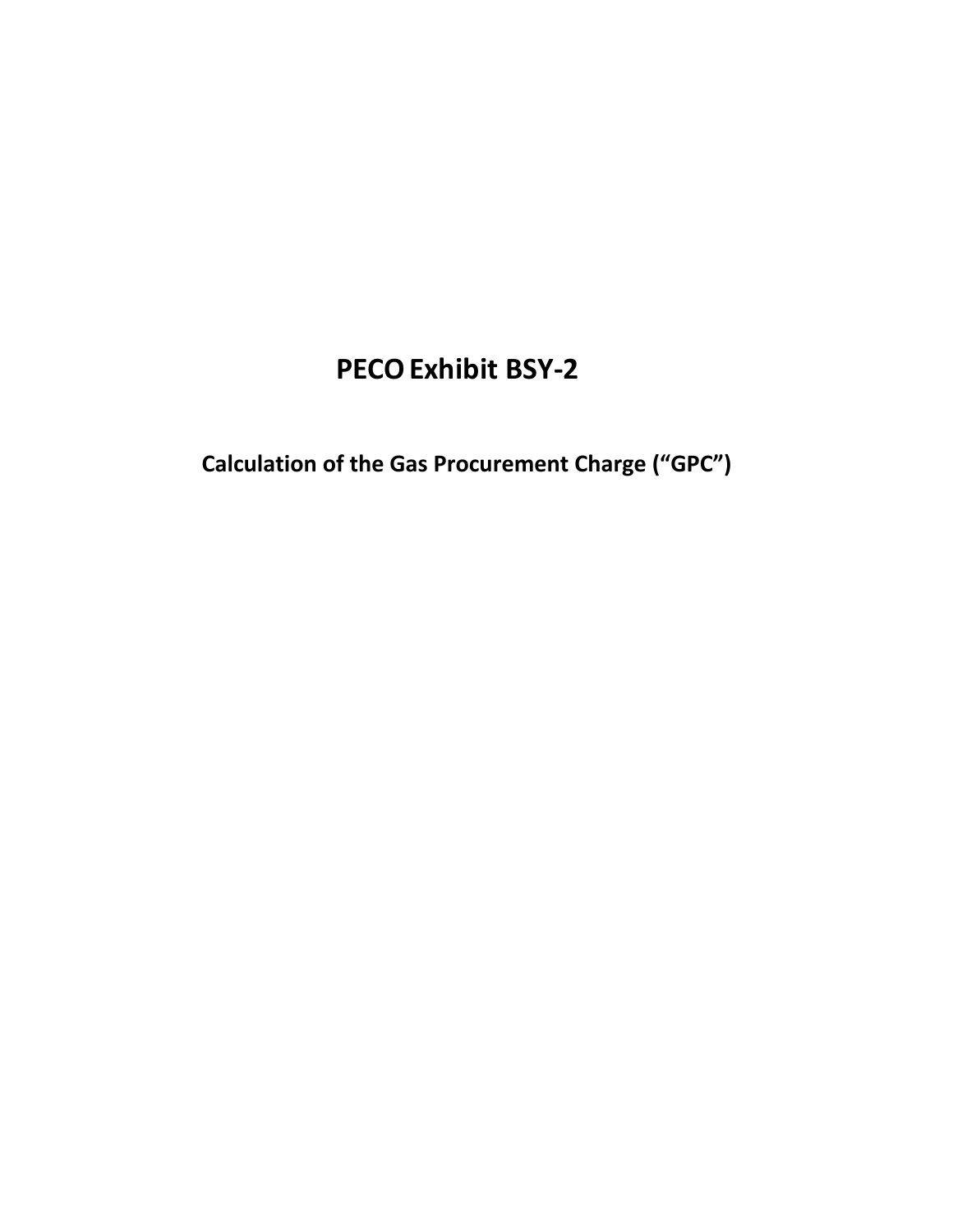#### **Annual Gas Procurement Charge (GPC) Calculation Page 1 Effective January 1, 2023 (Thousand\$)**

| <b>LABOR AND BENEFITS</b>                           | Costs          |                     | <b>Source</b>                             |
|-----------------------------------------------------|----------------|---------------------|-------------------------------------------|
| <b>Gas Supply</b>                                   | \$583          |                     | PECO Exhibit BSY-2, Page 2                |
| <b>Financial and Accounting Support</b>             | \$22           |                     | PECO Exhibit BSY-2, Page 2                |
| Internal Legal Support                              | \$23           |                     | PECO Exhibit BSY-2, Page 2                |
| <b>Regulatory Support</b>                           | \$56           |                     | PECO Exhibit BSY-2, Page 2                |
| <b>Enterprise Credit and Risk</b>                   | \$22           |                     | PECO Exhibit BSY-2, Page 2                |
| <b>Management Support</b>                           | \$81           |                     | PECO Exhibit BSY-2, Page 2                |
| <b>Total Labor and Benefits</b>                     | \$787          |                     | PECO Exhibit BSY-2, Page 2                |
| <b>Outside Legal Costs</b>                          | \$60           |                     | PECO Exhibit BSY-2, Page 4                |
| <b>GasStar Related Costs</b>                        | \$64           |                     | PECO Exhibit BSY-2, Page 5                |
| <b>Working Capital</b>                              | \$835          |                     | PECO Exhibit BSY-2, Page 6                |
| <b>TOTAL COSTS</b>                                  | \$1,746        |                     |                                           |
| Distribution Base Rate Case Mcf Sales Volumes       | 65,011,479 Mcf |                     | Projected Distribution Sales Volume       |
| <b>Distribution Charge Rate Reduction</b>           |                | \$0.0269 \$ per Mcf |                                           |
| Default Customers' Mcf Supply Sales Service Volumes | 45,275,031 Mcf |                     | Projected Sales Service (Default) Volumes |
|                                                     |                |                     |                                           |
| <b>GPC Rate</b>                                     |                | \$0.0386 \$ per Mcf |                                           |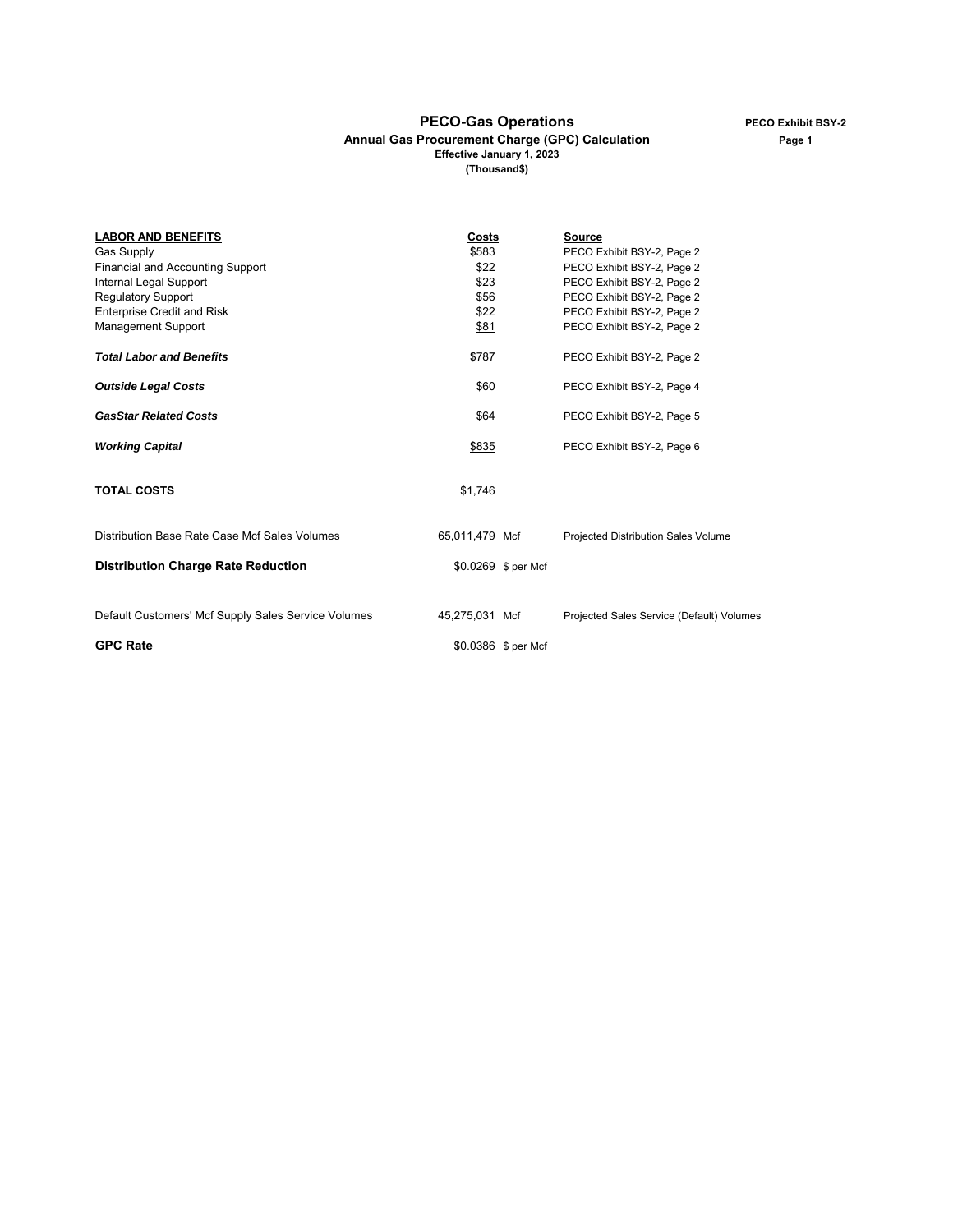## **PECO-Gas Operations PECO Exhibit BSY-2**

#### **Annual Procurement Labor and Benefits Costs Page 2 January 1, 2023 through December 31, 2023 (Thousand\$)**

|                                         | <b>Procurement</b> | Rate        |       |
|-----------------------------------------|--------------------|-------------|-------|
|                                         | <b>Hours</b>       | \$/Hour (a) | Cost  |
| <b>Gas Supply</b>                       | 5,678.4            | \$102.66    | \$583 |
| <b>Financial and Accounting Support</b> | 214.0              | \$102.66    | \$22  |
| Internal Legal Support                  | 225.0              | \$102.66    | \$23  |
| <b>Regulatory Support</b>               | 550.0              | \$102.66    | \$56  |
| <b>Enterprise Credit and Risk</b>       | 216.0              | \$102.66    | \$22  |
| Management Support                      | 788.8              | \$102.66    | \$81  |
| <b>Total Labor and Benefits Costs</b>   | 7.672.2            |             | \$787 |

Note (a) Per PECO Exhibit BSY-2, Page 3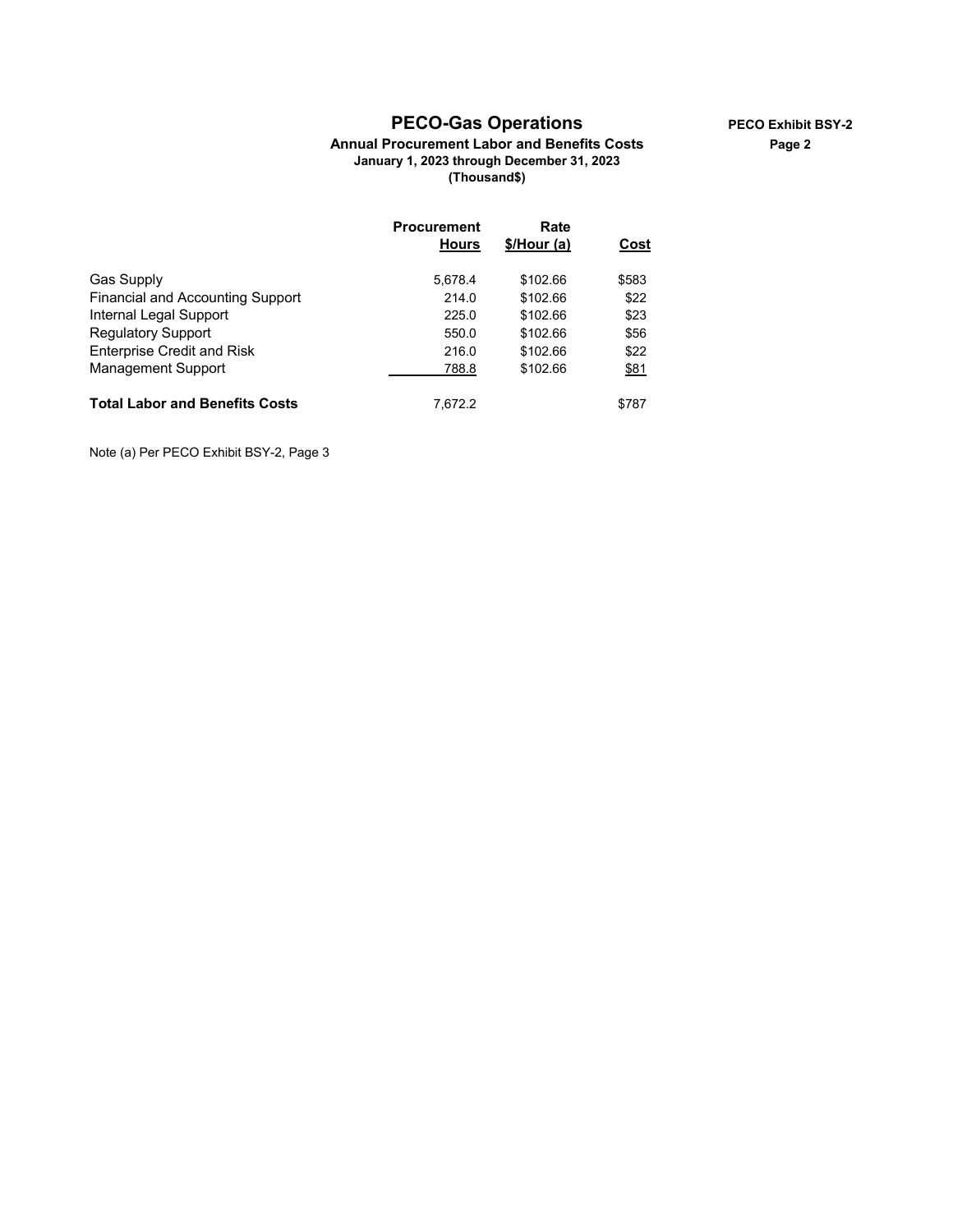### **PECO-Gas Operations**

# **Annual Procurement Labor and Benefit Costs**

January 1, 2023 through December 31, 2023

|                                                                                 | Costs        |             |
|---------------------------------------------------------------------------------|--------------|-------------|
|                                                                                 | (Thousand\$) | \$/Hour (a) |
| <b>Total Base Salaries &amp; Wages</b>                                          | \$41,326     | \$60.55     |
| <b>Total Other Payroll</b>                                                      | \$7,794      | \$11.42     |
| <b>Total Base and Other Payroll</b>                                             | \$49,120     | \$71.97     |
| <b>Stock/Incentive Compensation</b>                                             | \$5,679      | \$8.32      |
| Total Base/Other Payroll Incl. Stock/Incentive Comp                             | \$54,799     | \$80.29     |
| <b>Taxes Other Than Income, Employment Taxes</b>                                |              |             |
| (FICA, FUTA and SUTA)                                                           | \$4,224      | \$6.19      |
|                                                                                 |              |             |
| <b>Proforma Salaries and Wage Adjustment</b>                                    | \$1,509      | \$2.21      |
|                                                                                 |              |             |
| <b>Employment Taxes Adjustment</b>                                              | \$130        | \$0.19      |
| <b>Total Wages and Employment Taxes</b>                                         | \$60,662     | \$88.88     |
|                                                                                 |              |             |
|                                                                                 |              |             |
|                                                                                 | \$5,974      | \$8.75      |
| <b>Employee Pensions and Benefits</b><br><b>Pension and Benefits Adjustment</b> | \$3,433      | \$5.03      |
|                                                                                 |              |             |
|                                                                                 |              |             |
| <b>Total Employee Pensions and Benefits</b>                                     | \$9,407      | \$13.78     |
|                                                                                 |              |             |
| <b>Total Wages, Employment Taxes and Pensions and Benefits</b>                  | \$70,069     | \$102.66    |
|                                                                                 |              |             |
| <b>Hours in a Year</b>                                                          | 2,080        |             |
| <b>Total O&amp;M Full Time Equivalents (FTE)</b>                                | 401.94       |             |
| Paid Time-Off Factor (b)                                                        | 1.2250       |             |
| <b>Adjusted Hours in a Year</b>                                                 | 1,698        |             |

Note (a) Total dollars divided by FTE divided by adjusted hours in a year

Note (b) Reflects adjustment to hours based on factors including vacation, holidays and sick time.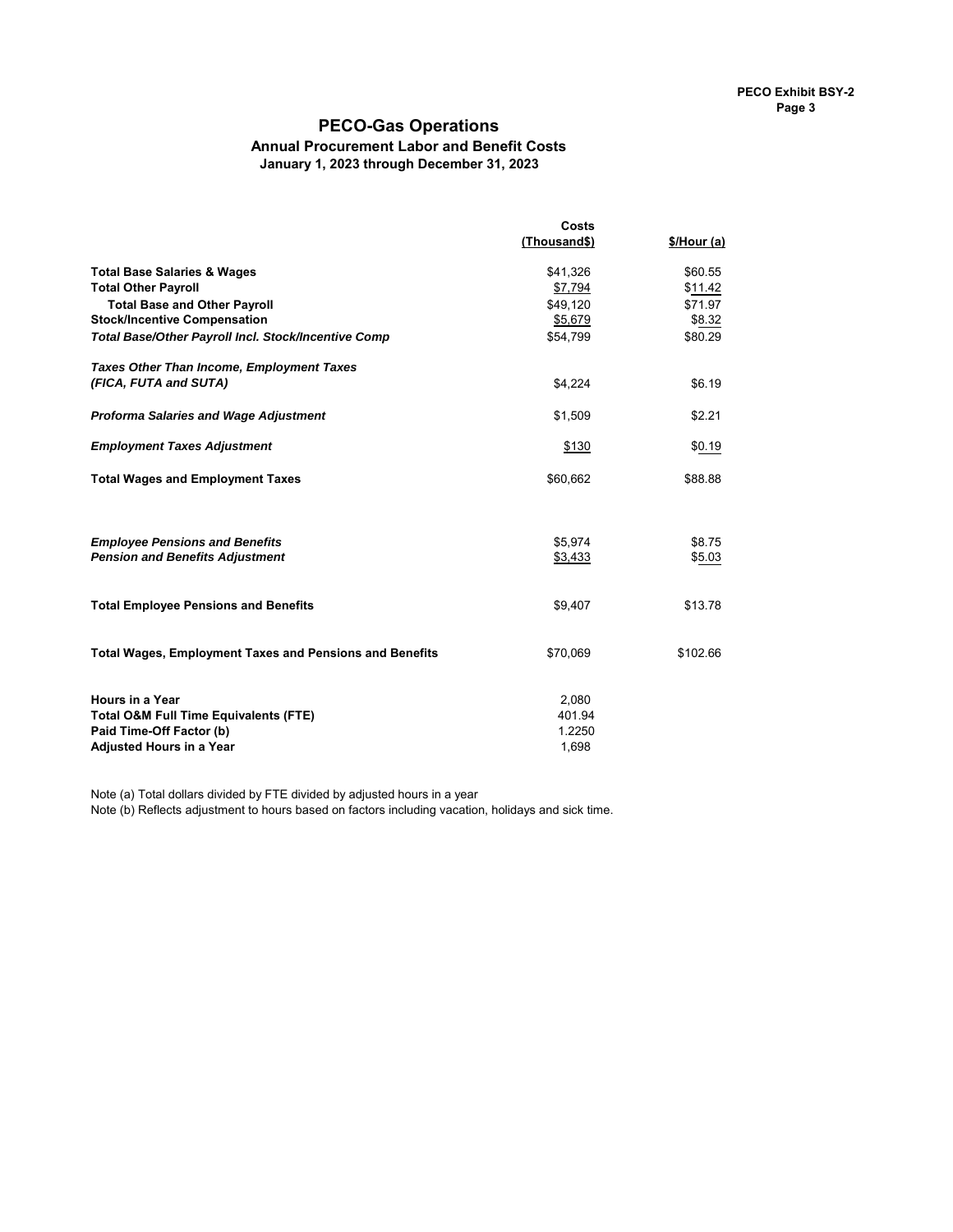# **PECO-Gas Operations Page 4**

#### **Annual Outside Legal Expenses January 1, 2023 through December 31, 2023 (Thousand\$)**

**Costs Source**

Outside Legal Expenses **by Company Records** \$60 Company Records

**PECO Exhibit BSY-2**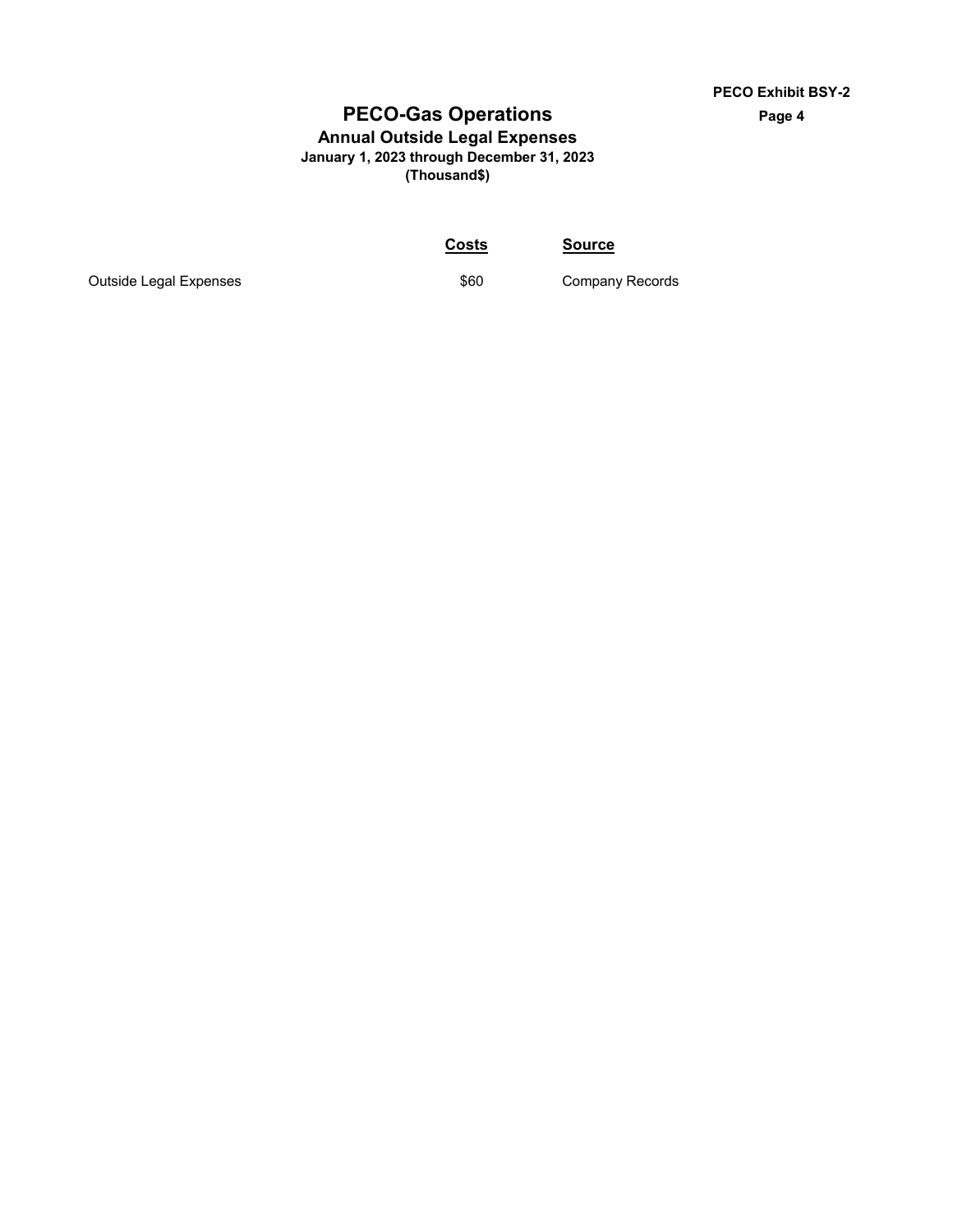# **PECO-Gas Operations PECO Exhibit BSY-2**

#### Annual Expenses for GasStar **Page 5** Page 5 **January 1, 2023 through December 31, 2023**

**(Thousand\$)**

|                                    | Costs  | <b>Source</b>                                                                                                                |
|------------------------------------|--------|------------------------------------------------------------------------------------------------------------------------------|
| <b>Annual Expenses</b>             | \$90   | Company Records                                                                                                              |
| <b>Allocated Commodity Portion</b> | 71.11% | PGC No. 38 Compliance Filing, Docket No. R-2021-3025629<br>Filed November 29, 2021, Effective December 1, 2021, Attachment D |
| <b>Allocated to GPC</b>            | \$64   |                                                                                                                              |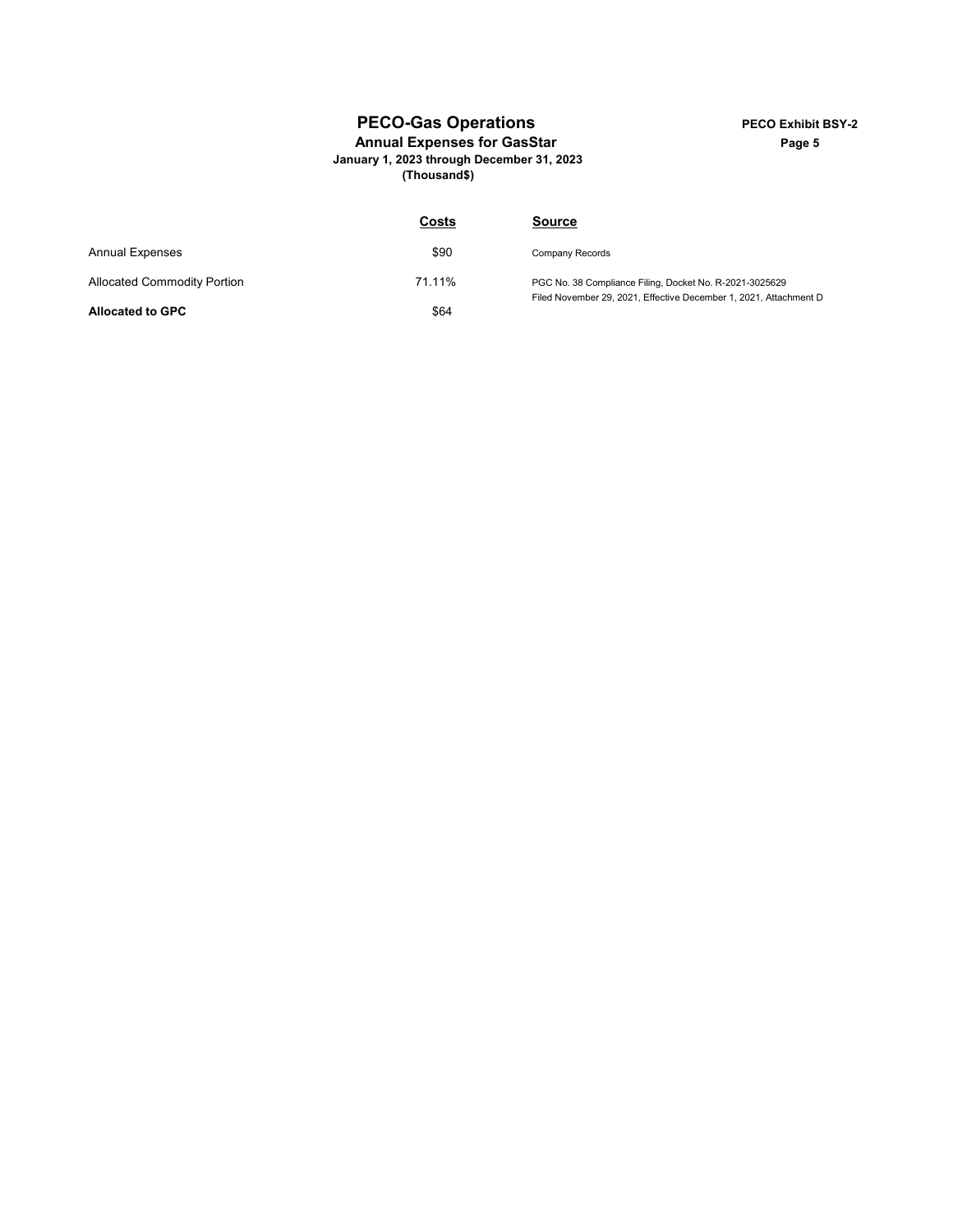**PECO-Gas Operations PECO Exhibit BSY-2**

**Annual Cash Working Capital Page 6 (Thousand\$)**

**January 1, 2023 through December 31, 2023**

|                                                                      |           |      | <b>Source</b>                                                     |
|----------------------------------------------------------------------|-----------|------|-------------------------------------------------------------------|
| Revenue Lag                                                          | 49.93     | days | PECO Exhibit MJT-1, Schedule C-4, Page 23                         |
| Purchased Gas Costs Lag                                              | 32.53     | days | PECO Exhibit MJT-1, Schedule C-4, Page 23                         |
| Net Lag Days                                                         | 17.40     | days |                                                                   |
| Commodity and Capacity Fuel Costs                                    | \$226,628 |      | Based on PECO Exhibit MJT-1, Schedule C-4, Page 23                |
| <b>Commodity Portion</b>                                             | 76.80%    |      | PGC No. 38 Compliance Filing, Docket No. R-2021-3025629           |
| Applicable Fuel Costs                                                | \$174,050 |      | Filed November 29, 2021, Effective December 1, 2021, Attachment D |
| <b>Average Cost per Day</b>                                          | \$477     |      |                                                                   |
| Net Lag Days                                                         | 17.40     | days |                                                                   |
| Commodity and GCA Related Cash<br><b>Working Capital Requirement</b> | \$8,300   |      |                                                                   |
| <b>Cash Working Capital Requirement</b>                              | \$8,300   |      |                                                                   |
| Pre-Tax Weighted Overall Rate of Return                              | 10.06%    | (a)  | PECO Exhibit MJT-1, Schedule B-7, Page 13                         |
| <b>Cash Working Capital Revenue Requirement</b>                      | \$835     |      |                                                                   |

| Note (a)                                    | Capital<br><b>Structure</b> | Return | Weighted<br>Return | After-Tax<br>Return |
|---------------------------------------------|-----------------------------|--------|--------------------|---------------------|
| Debt                                        | 46.59%                      | 3.92%  | 1.83%              | 1.30%               |
| Common                                      | 53.41%                      | 10.95% | 5.85%              | 5.85%               |
|                                             | 100.00%                     |        | 7.68%              | 7.15%               |
| Composite Federal and State Income Tax Rate | 28.892%                     |        |                    |                     |
| Gross Revenue Conversion Factor             | 1.40631                     |        |                    |                     |
| Pre-Tax Weighted Overall Rate of Return     |                             |        |                    | 10.06%              |